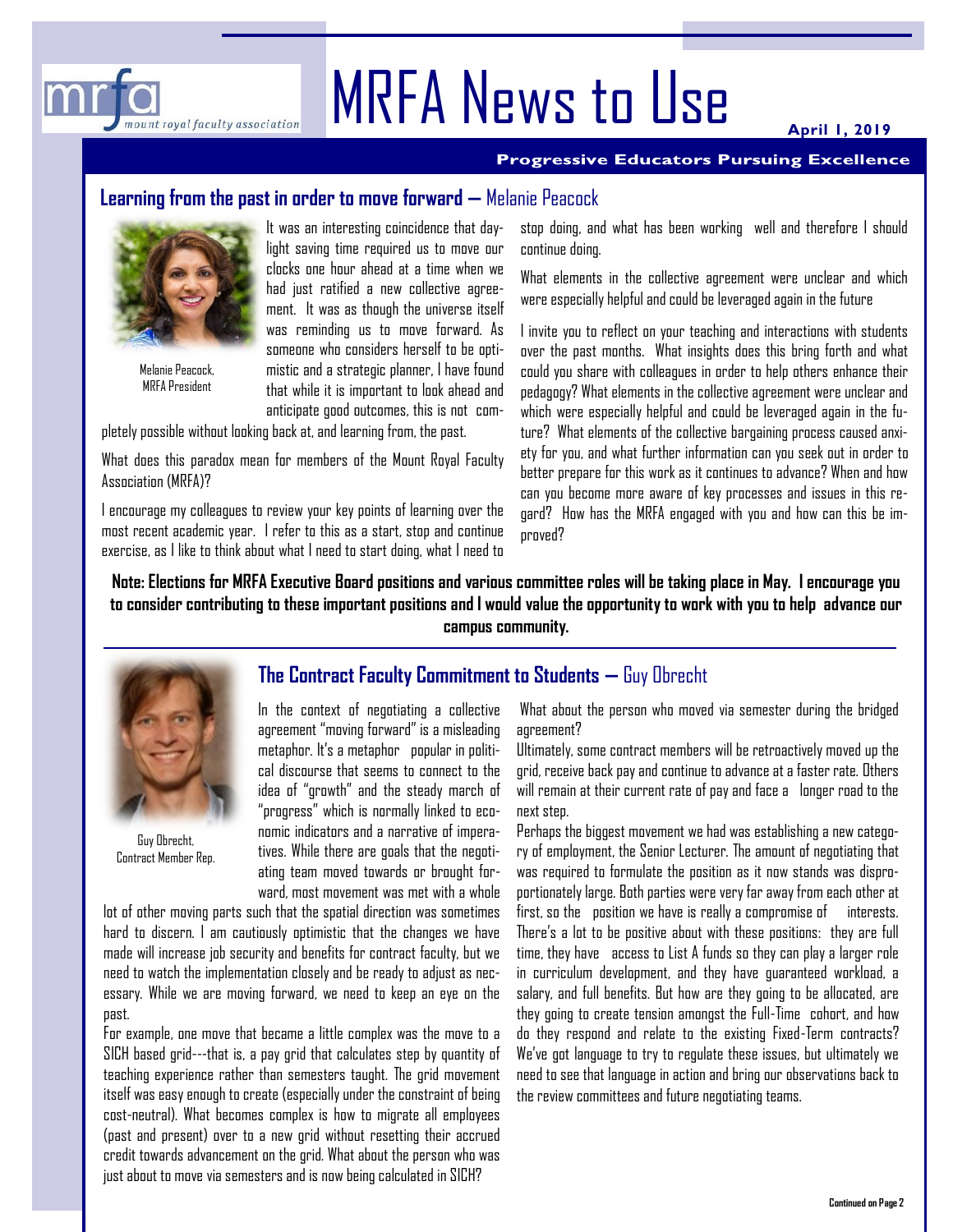# **President's Report (Continued)**— Melanie Peacock

How are you willing to become involved in your faculty association and me to look forward to the upcoming challenges and opportunities these important positions, and I would value the opportunity to work Melanie Peacock contribute your expertise in order to help us all progress? (Note: Elections for MRFA Executive Board positions and various committee roles will be taking place in May. I encourage you to consider contributing to with you to help advance our campus community.)

The questions posed are what will enable all of us to evolve and move forward. As I reflect on this recent academic year and the steep and intense learning curve I have encountered, I want to thank each and every one of you for your support and encouragement. Serving as your president has, and continues to be, a tremendous honour. As I review my experiences and learning over the past months, this leads

with immense excitement and hope.

**Together we are stronger.**

**The Mount Royal Faculty Association provides a collective voice for faculty, promotes tenure and academic freedom, advocates for the highest standards of professionalism in higher education, and upholds the values of diversity, equity and human rights.** 

# **The Contract Faculty Commitment to Students (Continued) —** Guy Obrecht

Other changes were more straightforward: full year scheduling dates, more transparency for the "black box" of article 4.8., an annual recreation card, an increase to the contract PD fund and the amount that one can apply for (\$1200). These changes were not easy to achieve, but they all represent an incremental step in job security and professional development for contract faculty.

If I had to replace the moving forward metaphor, it would be with dance, where movement in all directions defines the space and the dancers simultaneously. As the collective agreement gets implemented, we have to watch to ensure that the place it defines unfolds in ways that are equitable and supportive of all faculty.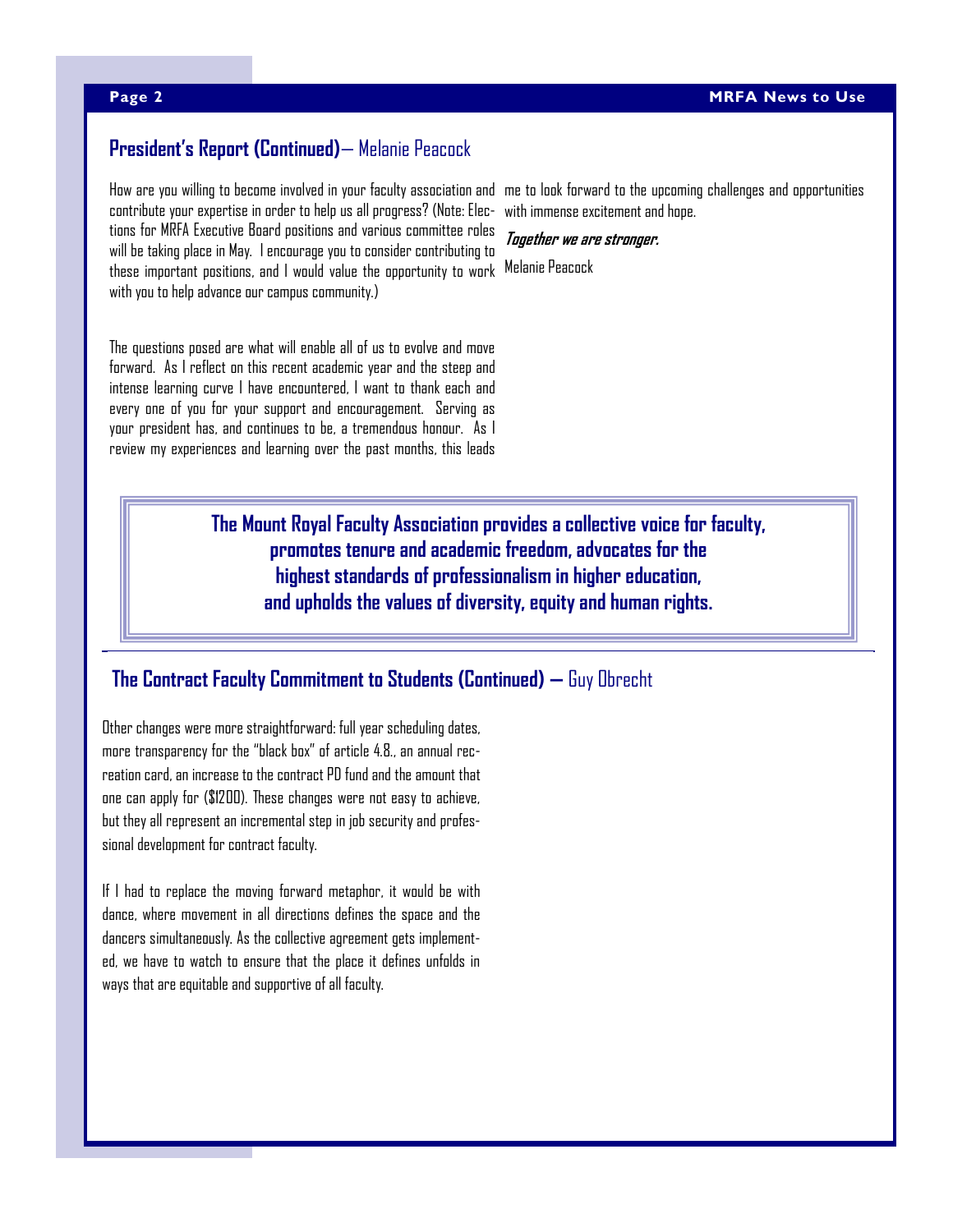#### **April 23, 2015 April 1, 2019 Page 3**

# **The 411 on the LRO** — Derrick Antson



Derrick Antson, Labour Relations Officer

For those of you that I have not had the opportunity to meet, I am MRFA's new Labour Relations Officer. Prior to moving to Calgary, I worked with the University of Lethbridge Faculty Association, and held a variety of different volunteer positions with different organizations in Lethbridge (ranging from the Lethbridge Public Library Board of Trustees, the Canadian Red Cross, and the Lethbridge Pride Fest Society). I hold a Master

of Advance Studies in Peace & Conflict Transformation and a Bachelors in Philosophy and am a proud dog-dad of two beagles.

Within the Association, my role is to act as a technician of the collective agreement (CA), supporting members and committees as they interact and navigate through the agreement. In the realm of grievance and member concerns, the most recent round of collective bargaining did not change any of the established processes. Article 22.2.1 remained unchanged, maintaining each members' right to initiate a grievance at Step 1. Additionally, both the VP Policy & Senior Grievance Officer (Brady Killough) and I are available to discuses member's concerns and help navigate the collective agreement.

With respect to collective bargaining, there are no small parts when it comes to collective bargaining; whether participating on the Negotiating Committee or as a member who is staying engaged and expressing their thoughts and concerns to the folks at the table, every member played a role in the bargaining process. As of March 14, 2019, the CA has been accepted by both parties and will be in effect retroactively to July 1, 2018.

The CA brings many improvements for the membership, while also offering the opportunity to change elements that had not been achieved in previous rounds. In terms of timelines, the newly ratified CA states that notice to bargain must be served between January 2, 2020 and March 1, 2020. As such, both the VP Negotiations ([Lee Easton](mailto:leaston@mtroyal.ca)) and I are available to discuss members' ideas related to collective bargaining.

In the realm of job action, although it is not the easiest topic to discuss, ignoring the implications associated with Job Action is a disservice. I find it helpful to think of job action as a [72-Hour Pre](http://www.calgary.ca/CSPS/cema/Pages/Prepare-for-an-emergency/Build-your-72-hour-emergency-preparedness-kit.aspx)[paredness Kit](http://www.calgary.ca/CSPS/cema/Pages/Prepare-for-an-emergency/Build-your-72-hour-emergency-preparedness-kit.aspx); it isn't something that you endeavour to use, but it is something that you have in case the need arises.

#### **Before the next round of bargaining begins, there are a few things members can start doing now to get their Preparedness Kit ready:**

- 1. Seek out information relating to job action, its implications, and when and why it might be utilized.
- 2. Examine your personal finances. Although it will be the case that some financial support is provided by the MRFA during job action and leniency for routine bills is common, allowing yourself 15 months to prepare is reassuring.
- 3. Contact the Chair of the Job Action Committee (MRFA President [Melanie Peacock\)](mailto:mpeacock@mtroyal.ca) and me if you have any outstanding questions from the most recent round of bargaining that relate to job action.

I also want to remind members to think about how they contribute to diversity and equity. MRFA's Diversity and Equity Committee is tasked with advising the Association on principles and best practices, and in identifying gaps in policy, support, and services, which could include examining day-to-day aspects or systemic aspects. If members have any thoughts on this, I would welcome your input.

In closing, members are always welcome to contact me, stop by my office, or give me a phone call. I am happy to chat about the collective agreement, concerns in the workplace, and show you photos of my beagles.

Derrick Antson Labour Relations Officer Mount Royal Faculty Association 403-440-6198 [dantson@mtroyal.ca](mailto:dantson@mtroyal.ca)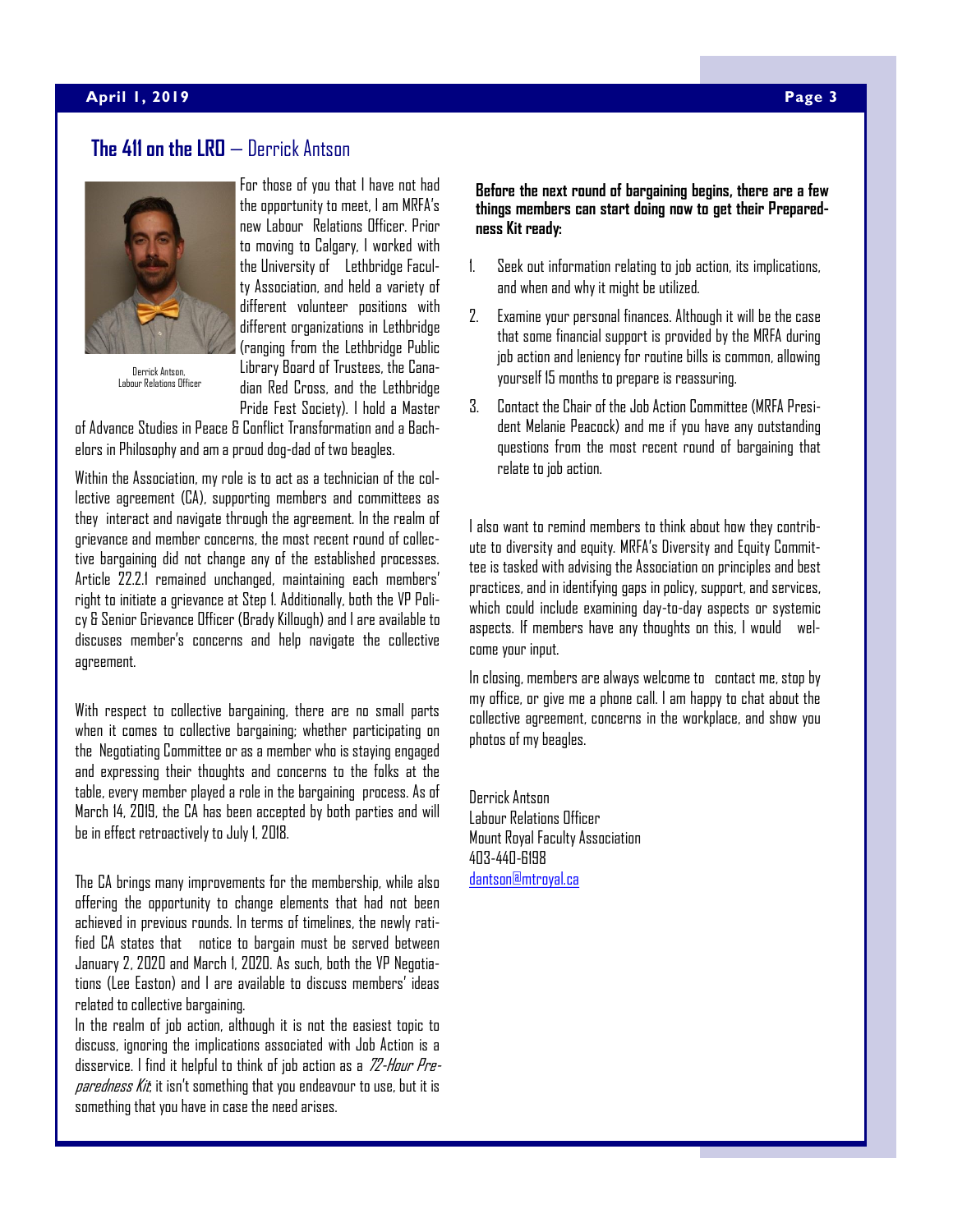## **Interviewi with Marc Schroeder, Past President** Karen Owen



### **TRANSITION BACK TO TEACHING**.

An interview with Marc Schroeder, MRFA President 2014 – 2018.

Marc Schroeder finished up his second term as the association's president on June 14, 2018. He stayed on for six months in the role of past-president and at the same time prepared to go back to teaching

in the Mathematics and Computing Department. Marc has been teaching Computer Science at MRU since 2002, so he's no stranger to the classroom. However, he says it was a transition. He started teaching again in the Winter 2019 semester.

Here's an edited version of an interview with Marc Schroeder about that transition.

#### **What were the first few days or weeks back in the classroom like for you?**

It was exhausting is what it was. After my first day or two, I went home at the end of the day just dog-tired. That got better – I underestimated how draining it would be. It was also really fun. I love being with my students.

#### **Was there anything you took from your four years as MRFA President back into the classroom?**

I think I've come back with a different world view than I had going into the role and a different way of thinking about human relationships and that sort of thing. It didn't particularly change my approach to the technical or the disciplinary aspects of the material. It has changed the way I think about interactions between people. I also have a greater appreciation for the social implications and benefits of what we do as educators.

#### **Such as?**

When you are dealing with faculty association issues you are dealing with a lot of interpersonal dynamics and a lot of interpersonal conflict - things that are difficult challenges for people.

I think it's the new insights into power dynamics between people and the equity issues that we want to be mindful of as we teach. Power relationships, equity relationships, inclusion – that sort of thing. And I hope I try to be more mindful of those issues.

#### **Anything you forgot about teaching? Or saw in a new light?**

The sheer amount of work to get ready for teaching a course and the unforgiving nature of a semester is something I had gotten out of. When you are in the MRFA office day after day, the timelines are all different, the cycles are all different and when I returned to the department all of sudden you are on this week by week, or semester by semester cycle where you have to have everything done by a certain date.

There are other cycles and intense pressures that present at the MRFA office. In fact, when faculty are really busy with their marking or end of semester work, the MRFA president's phone rings less. It's actually in the intersession or the gap between Fall and Winter where your inbox tends to fill more and your phone rings more with faculty concerns because that's when they have time to actually reach out to you.

#### **Was there any sort of identity crisis, for lack of a better term, going from MRFA President back to Associate Professor?**

As I neared the final months of being MRFA president I wondered about that. I think the kind of thing I was concerned about was making sure a lot of the good work we had undertaken would keep being advanced. But I have to say, the more I spoke to Melanie (Peacock), the more confident I was that everything was going to be in excellent hands and that helped me to ease out.

In the end, when I actually got back to the department and started delving into my plans for scholarship and looking at my classes I would be teaching, I was just really, really happy. And I'm excited about my scholarship moving forward.

One of the reasons I don't think I had too much of an identity crisis was I wanted to find a way I could continue contributing and advancing some of the issues I really care about. Maybe I'll return to the MRFA Executive Board someday, but I found that by running for a position on the CAUT executive that's how I could take all of my hard won experience and I could leverage it in another way.

So I'm still involved in faculty association issues and union issues, making sure that issues like academic freedom, faculty rights and working conditions are well taken care of, but I can do it in a different venue now.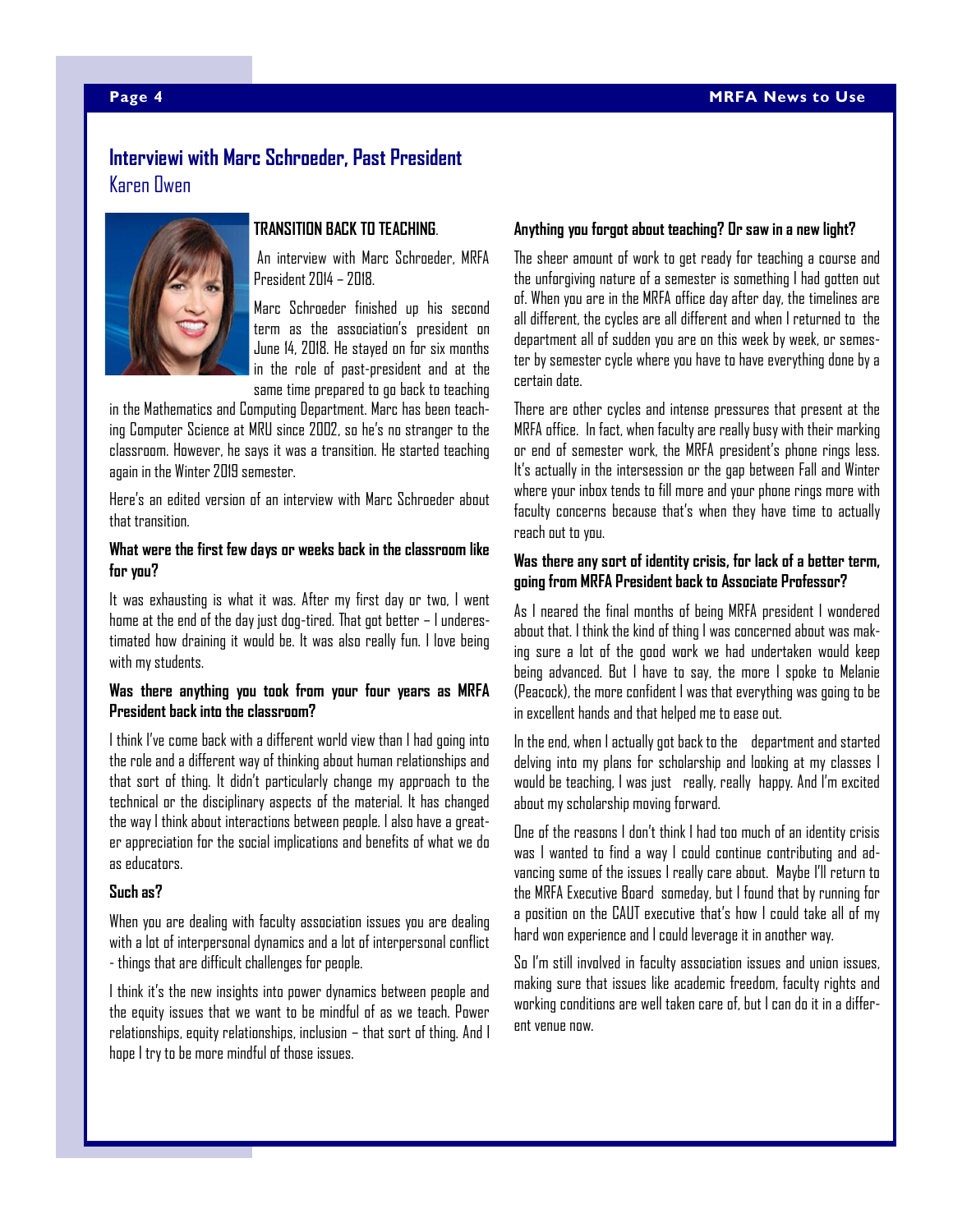### **April 23, 2015 April 1, 2019 Page 5**

## **Nominations Committee —Geoff Owens, Chair**

A great way to get to know fellow faculty and become directly involved in your faculty association is to serve as a member of a MRFA committee.

On **Friday, April 26th from noon until 2 p.m.** in the Faculty Centre will be the "Committee Affair". This event is to give faculty the opportunity to find out more about available MRFA committee vacancies, including general duties and workload. Current members from each committee will be present to answer questions and, as importantly, a light lunch will be provided. So come by for some good food and good discussion.

In regards to the process for joining a committee, all Nominees are required to submit a campaign statement and to attend the May 10, 2019, AGM to participate in an All Candidates' Forum. Voting will take place at the AGM with advance online polling available by request only. For more information, please contact Irene Leclerc (6192) or at ileclerc@mtroyal.ca.

The MRFA encourages nominations from members of diverse backgrounds, including with respect to category of appointment, department, as well as membership in equity-seeking groups.

A finalized version of committees, vacancies and position descriptions will be made available on the MRFA website near the end of March. You will be able to find this information at mrfa.net/2019election.

Geoff Owens, Nominations Committee, Chair

# **MRFA Members show their support for FUNSCAD Job Action #Solidarity**